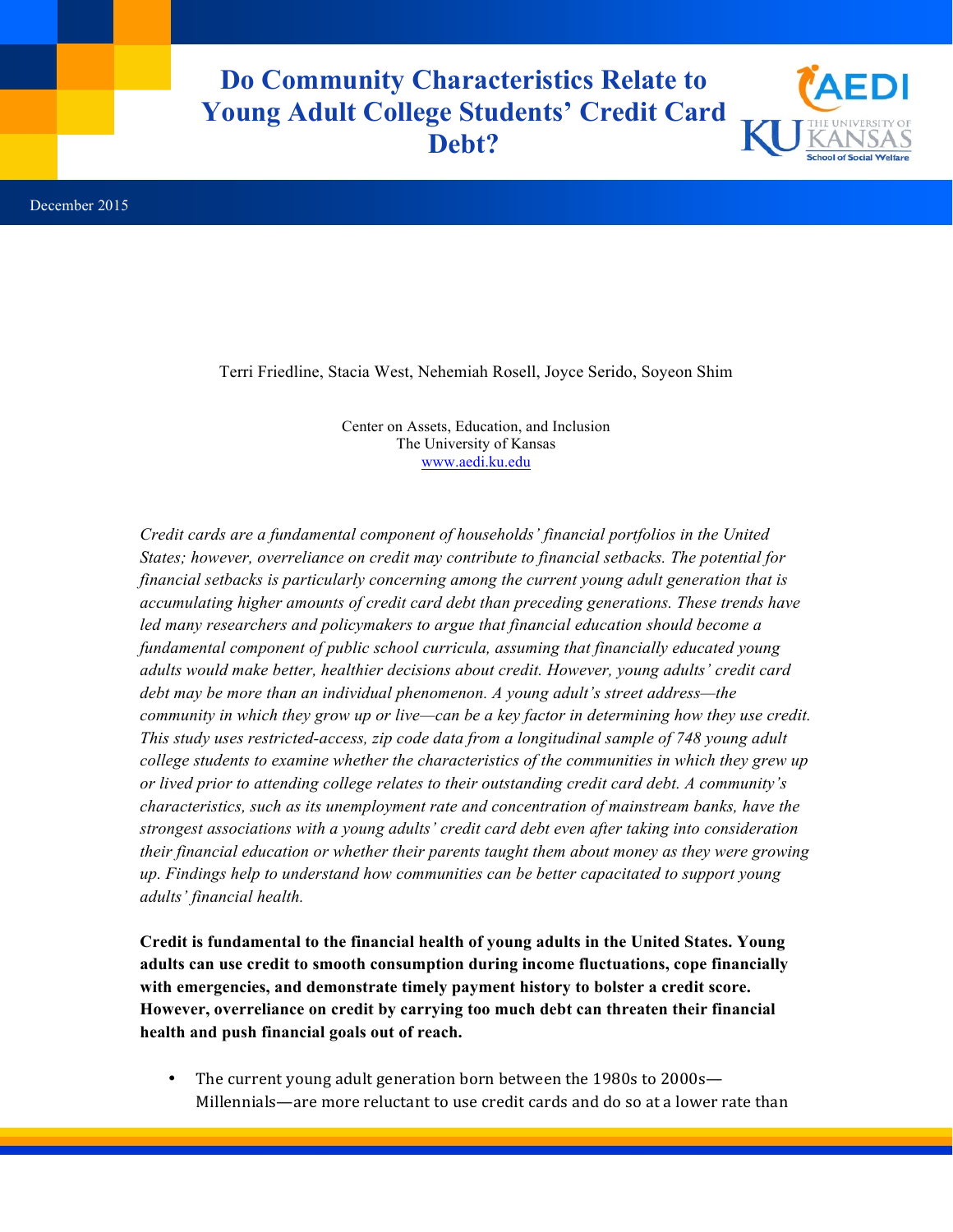did previous young adult generations;<sup>1</sup> however, the young adults who do use credit cards tend to accumulate more debt at even younger ages than their predecessors.<sup>2</sup>

- The current young adult generation's average amount of outstanding credit card debt in 2010, for example, was over \$10,000, whereas in 1992 the average amount was only \$3,000, after adjusting for inflation.<sup>3</sup>
- The financial obligations of today's young adult college students are especially worrisome given the rising amounts of their average student debt and other types of debt. This indebtedness could follow young adults for years if left unpaid, lowering their credit scores and hindering their ability to save. $4$

## **Often times, limited financial education and the lack of financial socialization are used to explain young adults' credit card debt. However, another compelling explanation for their debt is the characteristics of the communities in which young adults grew up or lived.**

- Levels of financial education and financial socialization within the family are often associated with a young adult's credit card debt. For example, a young adult is less likely to accumulate outstanding credit card debt when they received financial education in high school.<sup>5</sup>
- Parents are also believed to play an important role in developing their children's financial health. Parents' hands-on training and teaching, like providing assistance with budgeting and saving, correlate with a young adult's reduced likelihood of carrying credit card debt and their perceptions that parents will assist them in dealing with their problematic debt.<sup>6</sup>
- Given parents' role in shaping young adults' financial health, it is also reasonable to assume that communities can shape young adults' financial health. Yet notably absent from the existing research is any consensus or even broad conjecture to the effect that the type of community in which a young adult grew up or at least lived for some period of time might also predict their credit card debt.
- Some communities may be better than others at preparing young adults to gain access to and to learn how to use credit. For example, a community served by more

Jiang, S., & Dunn, L. (2013). New evidence on credit card borrowing and repayment patterns.

 $\overline{a}$ 

<sup>&</sup>lt;sup>1</sup> Holmes, T. (2014, November). *Credit card ownership statistics*. CreditCards.com.<br><sup>2</sup> Hodson, R., & Dwyer, R. (2014). *Millennials and money: The impact of debt on young adults' financial life transitions*. Denver, CO: National Endowment of Financial Education.

<sup>&</sup>lt;sup>3</sup> Hodson, R., & Dwyer, R. (2014). *Millennials and money: The impact of debt on young adults' financial life transitions*. Denver, CO: National Endowment of Financial Education.

<sup>&</sup>lt;sup>4</sup> Dwyer, R., Hodson, R., & McCloud, L. (2013). Gender, debt, and dropping out of college. *Gender & Society, 27*(1), 30-55. doi:10.1177/0891243212464906

Houle, J. (2013). Disparities in debt: Parents' socioeconomic resources and young adult student loan debt. *Sociology of Education*, Online First. doi:10.1177/0038040713512213

*Economic Inquiry, 51*(1), 394-407. doi:10.1111/j.1465-7295.2012.00456.x

<sup>&</sup>lt;sup>5</sup> Robb, C. A. (2011). Financial knowledge and credit card behavior of college students. *Journal of Family and Economic Issues, 32,* 690-698.

 $6$  Norvilitis, J. M. & MacLean, M. G. (2010). The role of parents in college students' financial behaviors and attitudes. *Journal of Economic Psychology*, 31, 55-63.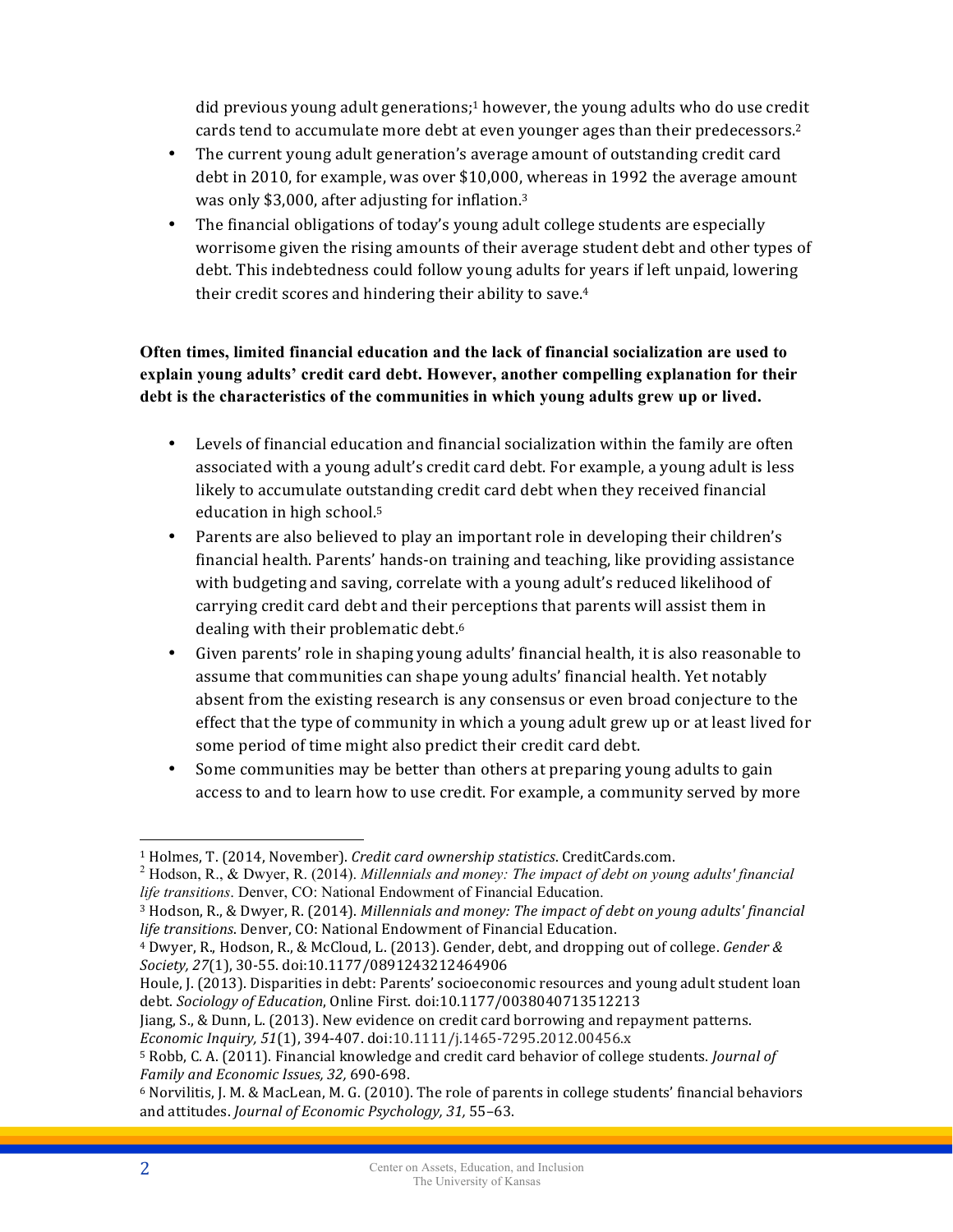(or more reputable) bank branches could provide access to credit, while a community with a lower average credit score could restrict access to credit.

**After examining the financial behaviors of 748 young adult college students, a new study finds that the community in which a young adult grew up or lived exerts some influence on their outstanding credit card debt—and continues to do so even after a young adult attends college and in some cases leaves the community that exerted these influences. 7**

- Most young adult college students accumulate some outstanding credit card debt. The percentage of young adult college students that acquires credit card debt rises steadily over a five-year span while they are in college, beginning at 18% in 2008 and ending at 55% in 2013. The amount of debt they accumulate also rises, from \$699 to \$2,665 during that same time frame.
- A community's characteristics provide the strongest explanation for a young adult college student's credit card debt, over and above whether they received financial education in high school or learned about finances from their parents.
- A higher unemployment rate within the community is associated with a young adult college student's greater debt accumulation. In fact, young adults who lived in a community with an unemployment rate at or above 7% have an increase in credit card debt accumulation of 63%. In other words, their debt of \$657 increases by \$414.
- Young adult college students are less likely to have outstanding credit card debt when they grew up or lived in communities with lower average total debt. Communities with higher debt generally tend to have more financial resources and, along these lines, a young adult college student from a high resource community may not need to acquire credit of their own.
- Young adult college students who grew up or lived in a community with one to three bank branches are more likely to suffer an outstanding debt increase of 68% (\$447), suggesting that increased access to bank branches can relate to increased credit use.

## **Given the potential importance of communities' characteristics for influencing young adults' credit card debt, communities may need better and more resources to support the financial health of their residents.**

• Communities may need support for providing their residents with access to safe and affordable financial services that can provide them access to credit in addition to

 $\overline{a}$ 

<sup>7</sup> This study used restricted-access zip code files from a longitudinal survey of 748 first-year, young adult college students who enrolled in a major land-grant university in the southwestern United States. Community characteristics at the zip code level including the unemployment rate, average total debt, average credit score, and concentration of mainstream banks were merged in using data from the US Census Bureau's American Community Survey (ACS), Equifax, and the Federal Deposit Insurance Corporation (FDIC). The analyses controlled for such things as young adults' race, gender, GPA, socioeconomic status, parents' income level, and parents' financial behaviors like paying their credit card bill in full each month. Double hurdle models separately examined the probability that young adults had outstanding credit card debt and their amount of that debt.